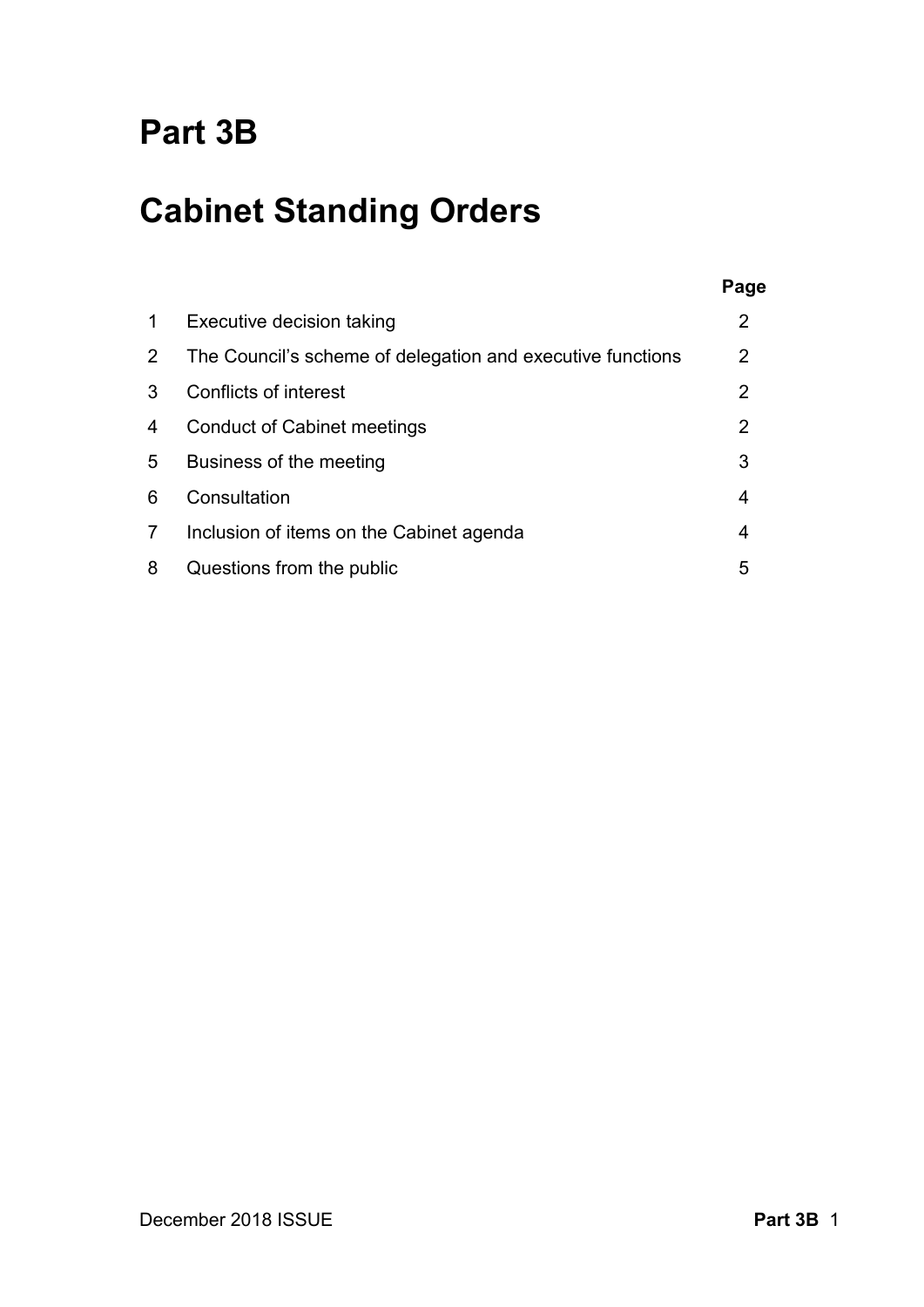## **1. Executive decision taking**

The arrangements for the discharge of executive functions may be set out in the executive arrangements adopted by the Council. If they are not set out there, then the Leader may decide how they are to be exercised. In either case, the arrangements adopted by the Council or the Leader may provide for executive functions to be discharged by any or all of the following:

- (i) The Cabinet as a whole.
- (ii) A committee of the Cabinet.
- (iii) An individual member of the Cabinet.
- (iv) An officer.
- (v) An area committee.
- (vi) Joint arrangements.
- (vii) Another local authority.

## **2. The Council's scheme of delegation and executive functions**

- (a) Subject to (b) below the Council's scheme of delegation will be subject to adoption by the Council and may only be amended by the Council. It will contain the details required in Article 7 and is set out in Part 2 of this constitution.
- (b) Where functions may be discharged by the Cabinet, the Cabinet may arrange for the discharge of any of those functions
	- (i) by a committee of the Cabinet; or  $(ii)$  by an officer.
	- by an officer.

Arrangements so made by the Cabinet are not to prevent the Cabinet from exercising those functions.

## **3. Conflicts of interest**

- (a) Where the Leader has a conflict of interest this should be dealt with as set out in the Council's Code of Conduct for Councillors at Part 4A.
- (b) If every member of the Cabinet has a conflict of interest this should be dealt with as set out in the Council's Code of Conduct for Councillors in Part 4 of this constitution.

## **4. Conduct of Cabinet meetings**

(a) The Cabinet will meet at least once in each cycle of Council meetings at times to be agreed by the Leader. The Cabinet shall meet at the council's main offices or another location to be agreed by the Leader.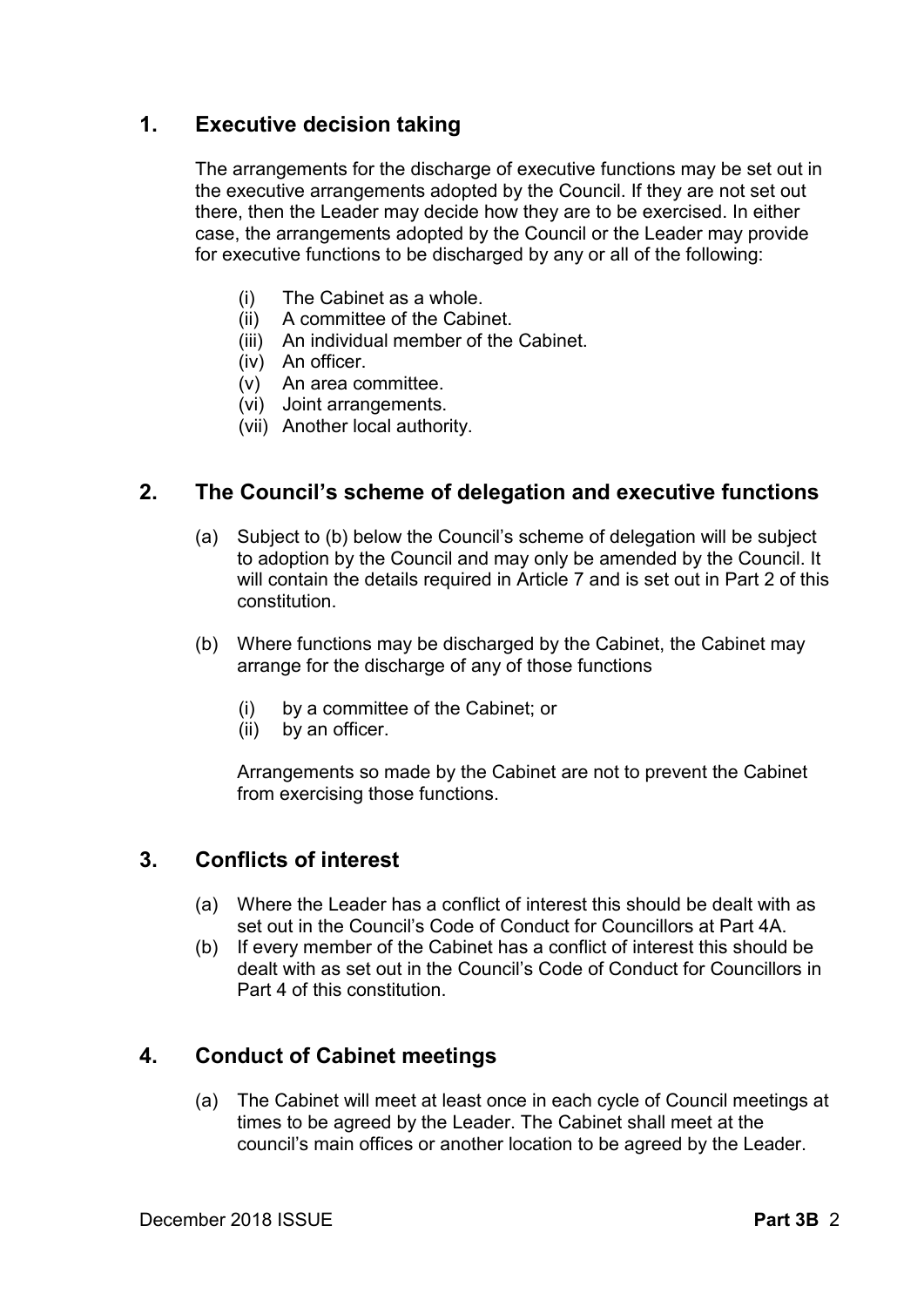- (b) All meetings of the Cabinet will normally be held in public. Where the Cabinet is considering items of a confidential or exempt nature these may be heard in private provided that the subject matter of the item falls within one of the paragraphs in Part I of Schedule 12A to the Local Government Act 1972.
- (c) The quorum for a meeting of the Cabinet, or a committee of it, shall be one half of the total number of members of the Cabinet (including the Leader).
- (d) Executive decisions which have been delegated to the Cabinet as a whole will be taken at a meeting convened in accordance with the Access to Information Standing Orders in Part 3 of this constitution.
- (e) Where executive decisions are delegated to a committee of the Cabinet, the rules applying to executive decisions taken by them shall be the same as those applying to those taken by the Cabinet as a whole.
- (f) If the Leader is present he/she will preside. In his/her absence, then the Deputy Leader will preside. If neither the Leader nor the Deputy Leader is present, then a person appointed to do so by those present shall preside.
- (g) Standing Orders 6,7,12,13 (but not 13.4, 13.5 and 13.8), 15 23 (but not 16.1 or 20.1) of the Council Standing Orders, set out in Part 3 of this constitution, shall apply to meetings of the Cabinet and any committees of the Cabinet.

## **5. Business of the meeting**

At each meeting of the Cabinet the following business will be conducted:

- (a) Consideration of the minutes of the last meeting.
- (b) Apologies for absence.
- (c) Declarations of interest, if any.
- (d) Questions from the public.
- (e) Matters referred to the Cabinet (whether by an overview and scrutiny committee or by the Council) for reconsideration by the Cabinet in accordance with the provisions contained in the Overview and Scrutiny Standing Orders or the Budget and Policy Framework Standing Orders set out in Part 3 of this Constitution.
- (f) Consideration of reports from overview and scrutiny committees.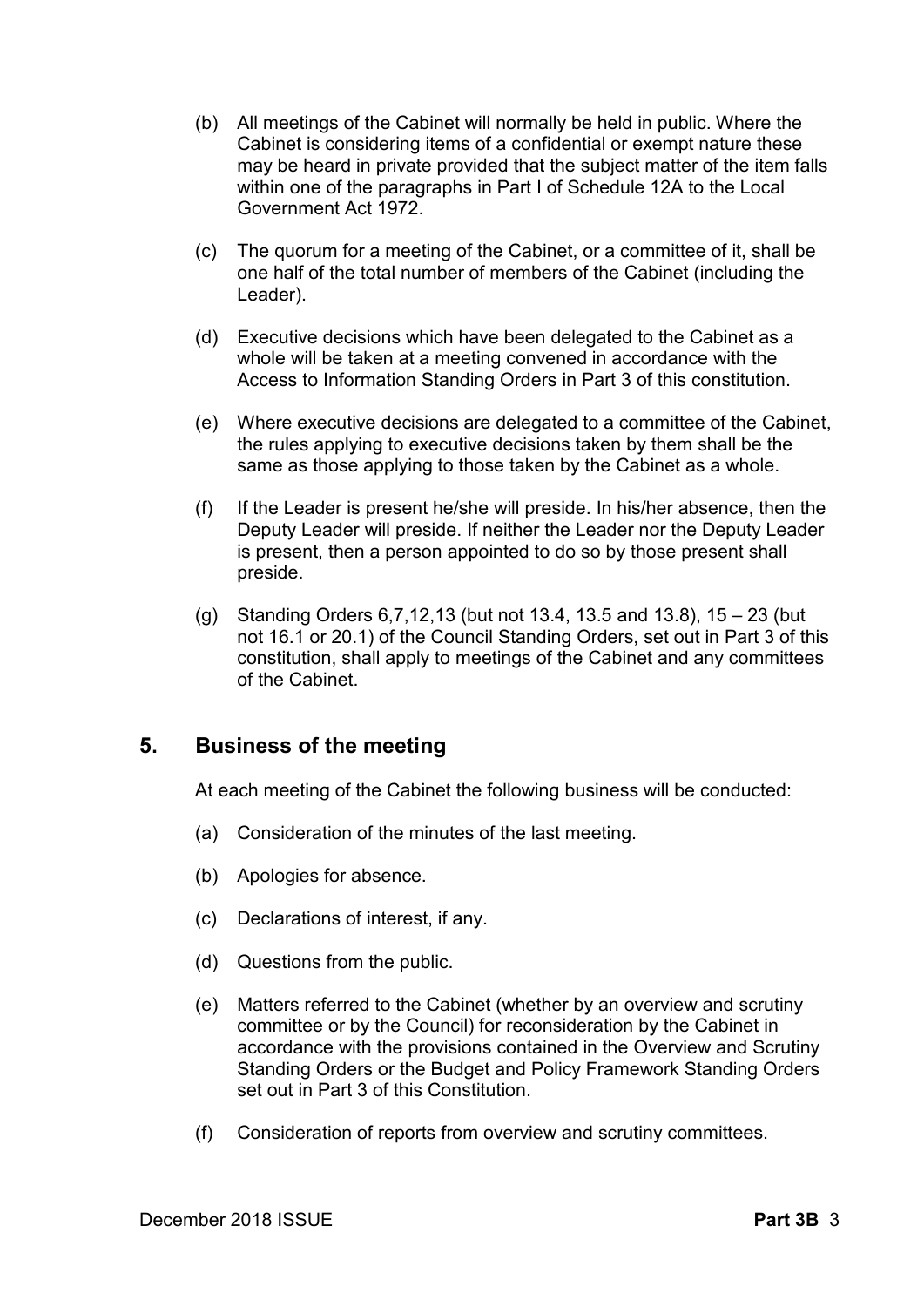(g) Matters set out in the agenda for the meeting, and which shall indicate which are key decisions and which are not in accordance with the Access to Information Standing Orders set out in Part 3 of this **Constitution** 

## **6. Consultation**

All reports to the Cabinet from any member of the Cabinet or an officer on proposals relating to the budget and policy framework must contain details of the nature and extent of consultation with stakeholders and relevant overview and scrutiny panels, and the outcome of that consultation. Reports about other matters will set out the details and outcome of consultation as appropriate. The level of consultation required will be appropriate to the nature of the matter under consideration.

## **7. Inclusion of items on the Cabinet agenda**

- (a) The Leader will decide the agenda for the meetings of the Cabinet. He/she may put on the agenda of any Cabinet meeting any matter which he/she wishes, whether or not authority has been delegated to the Cabinet, a committee of it or any member or officer in respect of that matter. The Executive Director will comply with the Leader's requests in this respect.
- (b) Any member of the Cabinet may require the Executive Director to make sure that an item is placed on the agenda of the next available meeting of the Cabinet for consideration. If he or she receives such a request the Executive Director will comply.
- (c) The Executive Director will make sure that an item is placed on the agenda of the next available meeting of the Cabinet where a relevant overview and scrutiny committee or the full Council have resolved that an item be considered by the Cabinet.
- (d) The Monitoring Officer or the Chief Financial Officer may include an item for consideration on the agenda of a Cabinet meeting and may require the Executive Director to call such a meeting in pursuance of their statutory duties. In other circumstances, where any two of the Head of Paid Service, Chief Financial Officer and Monitoring Officer are of the opinion that a meeting of the Cabinet needs to be called to consider a matter that requires a decision, they may jointly include an item on the agenda of a Cabinet meeting. If there is no meeting of the Cabinet soon enough to deal with the issue in question, then the person(s) entitled to include an item on the agenda may also require that a meeting be convened at which the matter will be considered.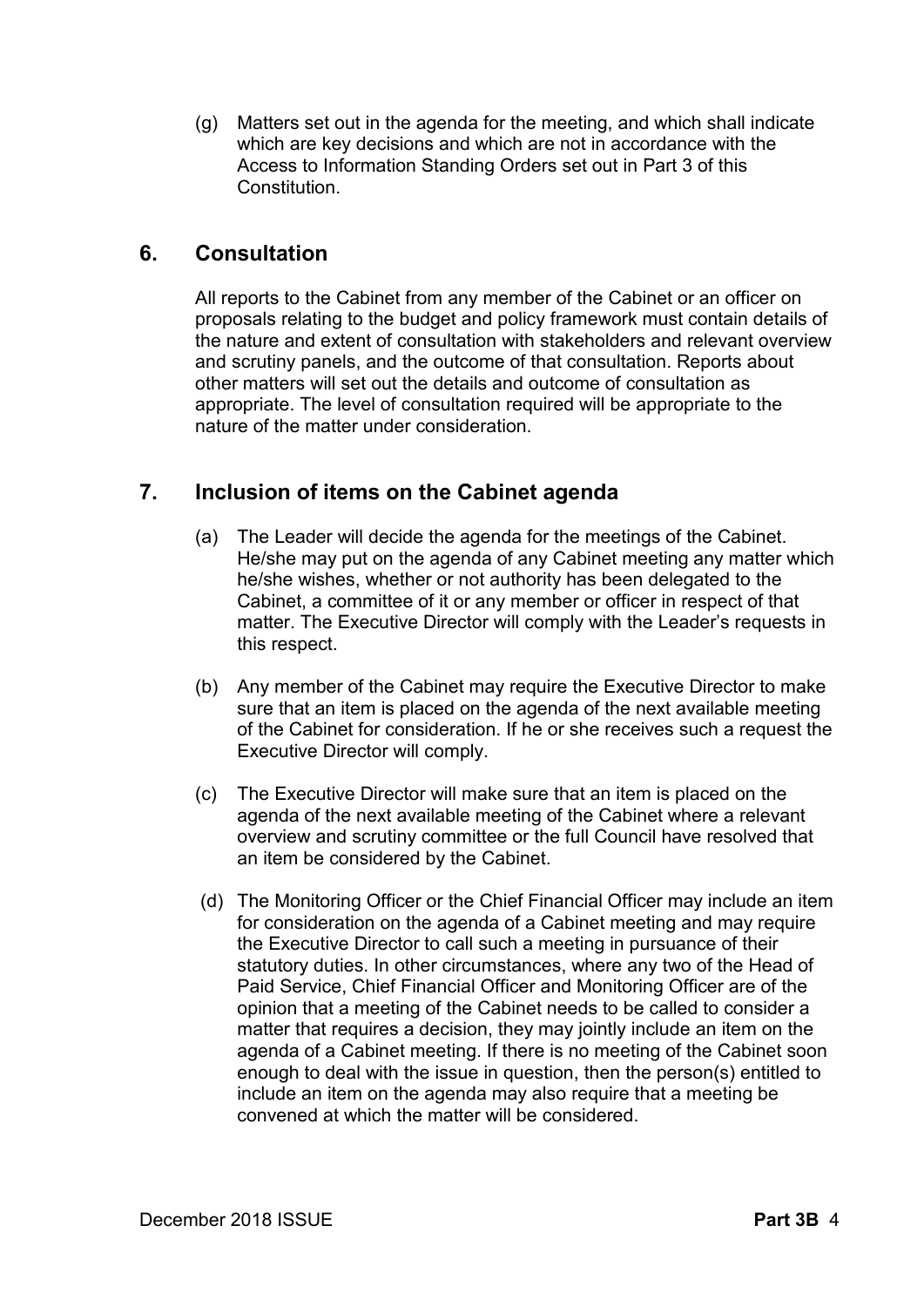## **8. Questions from the public**

#### **(a) General**

Members of the public who live or work in the borough and who are not councillors may ask questions of members of the Cabinet. A period of 15 minutes will be allowed at the beginning of the meeting to consider questions from members of the public.

#### **(b) Order of questions**

Questions will be asked in the order notice of them was received.

#### **(c) Notice of questions**

A question may only be asked if notice has been given by delivering it by letter, email or fax to the Executive Director no later than three clear working days before the day of the meeting.

Each notice of question must include the following:

- (i) The text of the question.
- (ii) The name or the portfolio responsibility of the cabinet member to whom it is to be put.
- (iii) The name of the questioner.
- (iv) The questioner's home postal address or work address if the questioner is not a resident.
- (v) The signature of the questioner if the notice is not sent by email.

#### **(d) Number of questions**

At any one meeting no person may submit more than one question and no more than one question may be asked on behalf of one organization.

#### **(e) Scope of questions**

The Executive Director may reject a question for any of the following reasons:

- (i) It is not about a matter for which the local authority has a responsibility or which affects the borough.
- (ii) It relates to the questioner's own particular case or circumstances or relates to a specific housing, planning, licensing or grant application.
- (iii) It is defamatory, frivolous or offensive.
- (iv) It has already been answered or is substantially the same as a question which has been put at a meeting of the Council in the past six months.
- (v) It relates to a matter which is the subject of legal proceedings.
- (vi) It requires the disclosure of confidential or exempt information.
- (vii) It relates to a council employee.